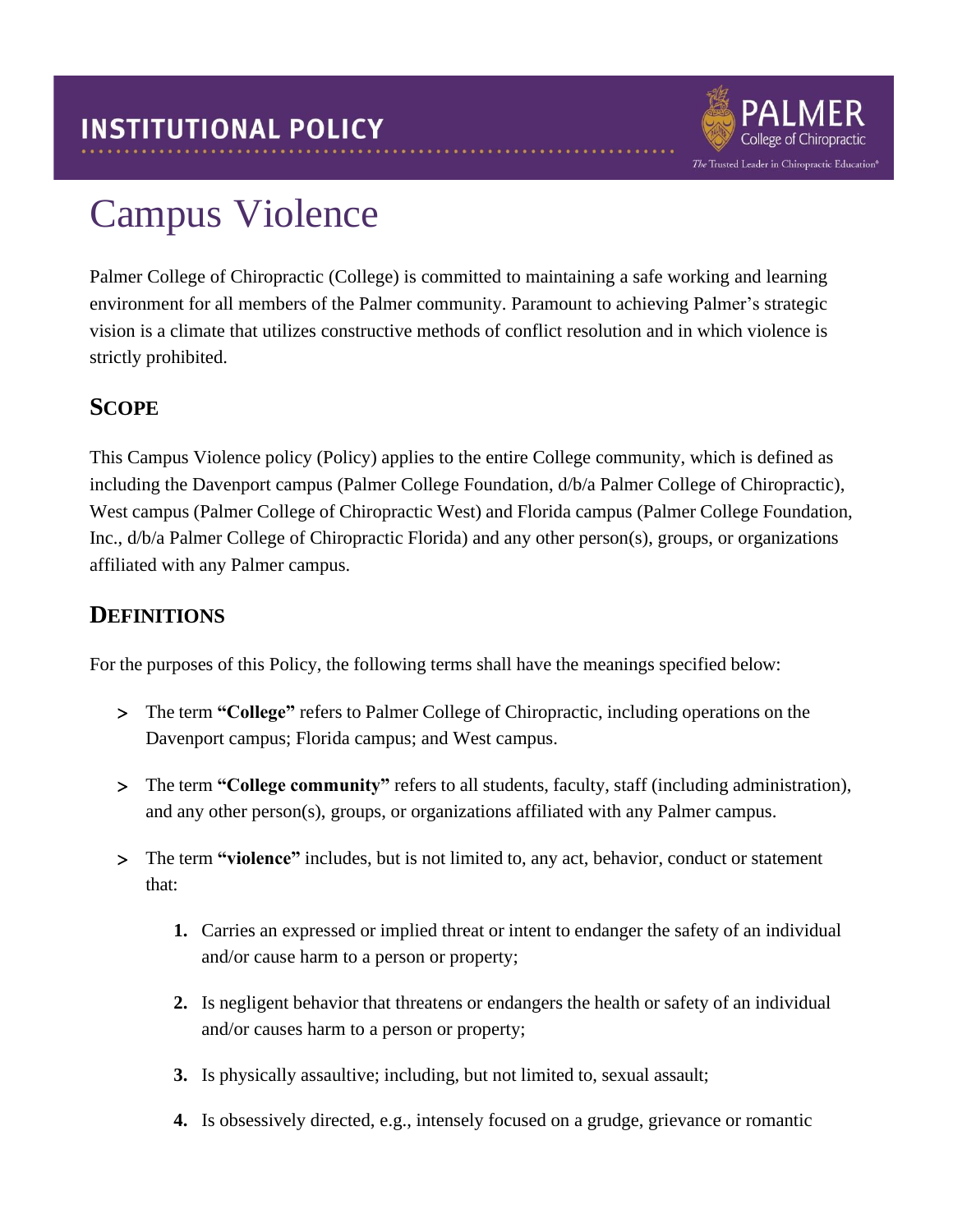interest in another person and reasonably likely to result in harm or threats of harm to persons or property;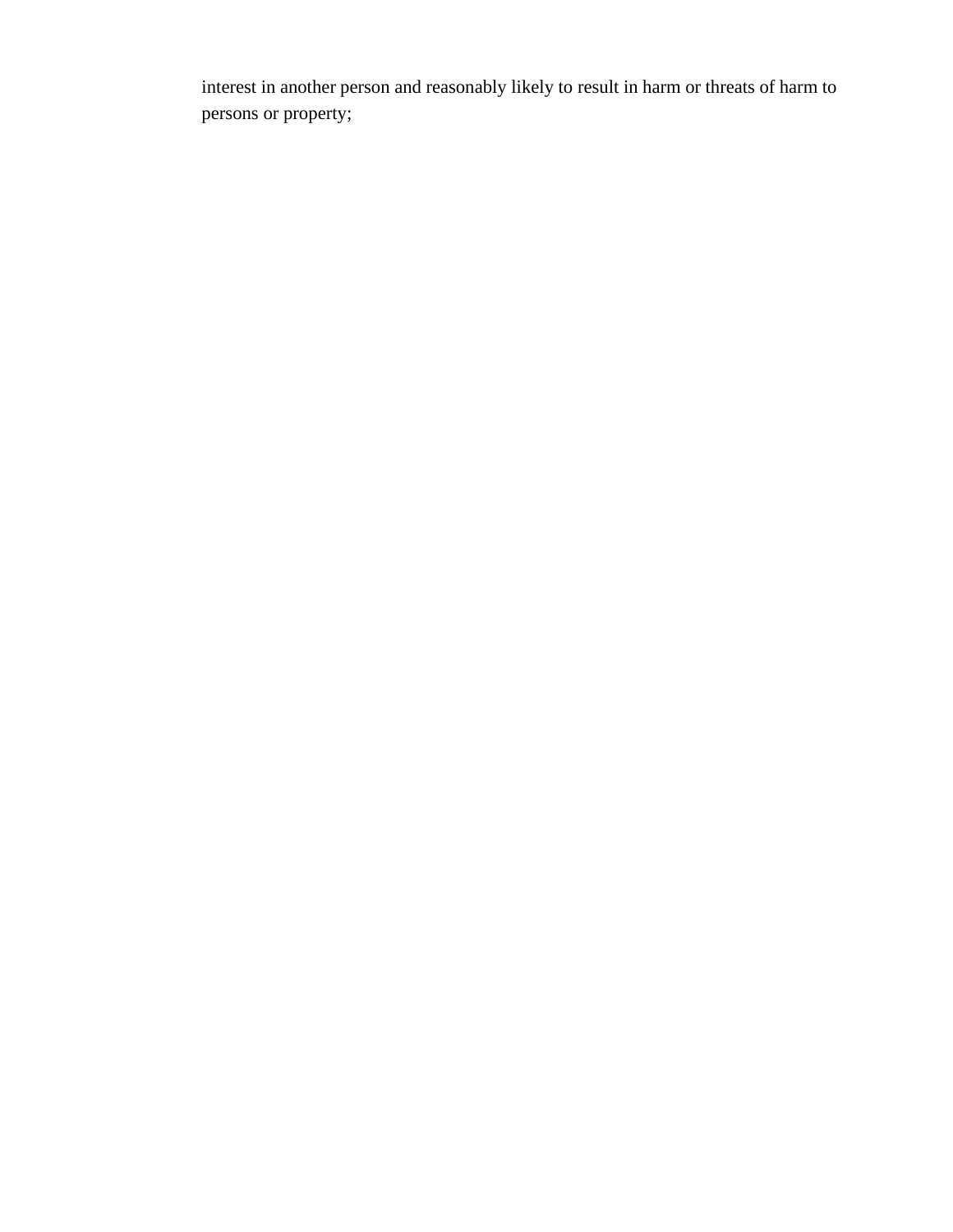- **5.** Is bias-motivated, e.g. focused on a bias toward one's race, color, religion, national origin, sexual orientation, gender or disability and reasonably likely to result in intimidation or harm to person or property;
- **6.** Involves carrying or displaying weapons;
- **7.** Involves destroying property, blocking paths for the purpose of intimidation or throwing or pounding objects in a threatening manner; and/or
- **8.** Is unreasonably disruptive to one's job performance or Palmer's ability to execute its mission.

#### **ADMINISTRATIVE RULES**

#### *Prohibited Conduct*

Palmer College of Chiropractic does not tolerate violence toward or by any of its employees, students or others conducting business or otherwise associated with the organization. Violence on College property, during College sponsored activities, programs and events, including those that take place at off-campus locations, is prohibited. It is a violation of this Policy for any employee, student or third party to exhibit violence toward any employee, student or any other individual associated with or conducting business with Palmer College of Chiropractic.

Violence directed at or exhibited by a College community member via telephone, fax, electronic or conventional mail or any other communication medium as a result of association with the College is in violation of this Policy. Additionally, any unlawful violent actions committed by College community members or third parties while on College premises or in the course of their employment, academic or business endeavors with the College may be referred to legal authorities.

#### *Protective or Restraining Orders*

Any employee or student who has been granted a protective or restraining order which lists College-owned or leased premises as a protected area is required to provide a copy of such order to Security, Office of Compliance and/or Human Resources.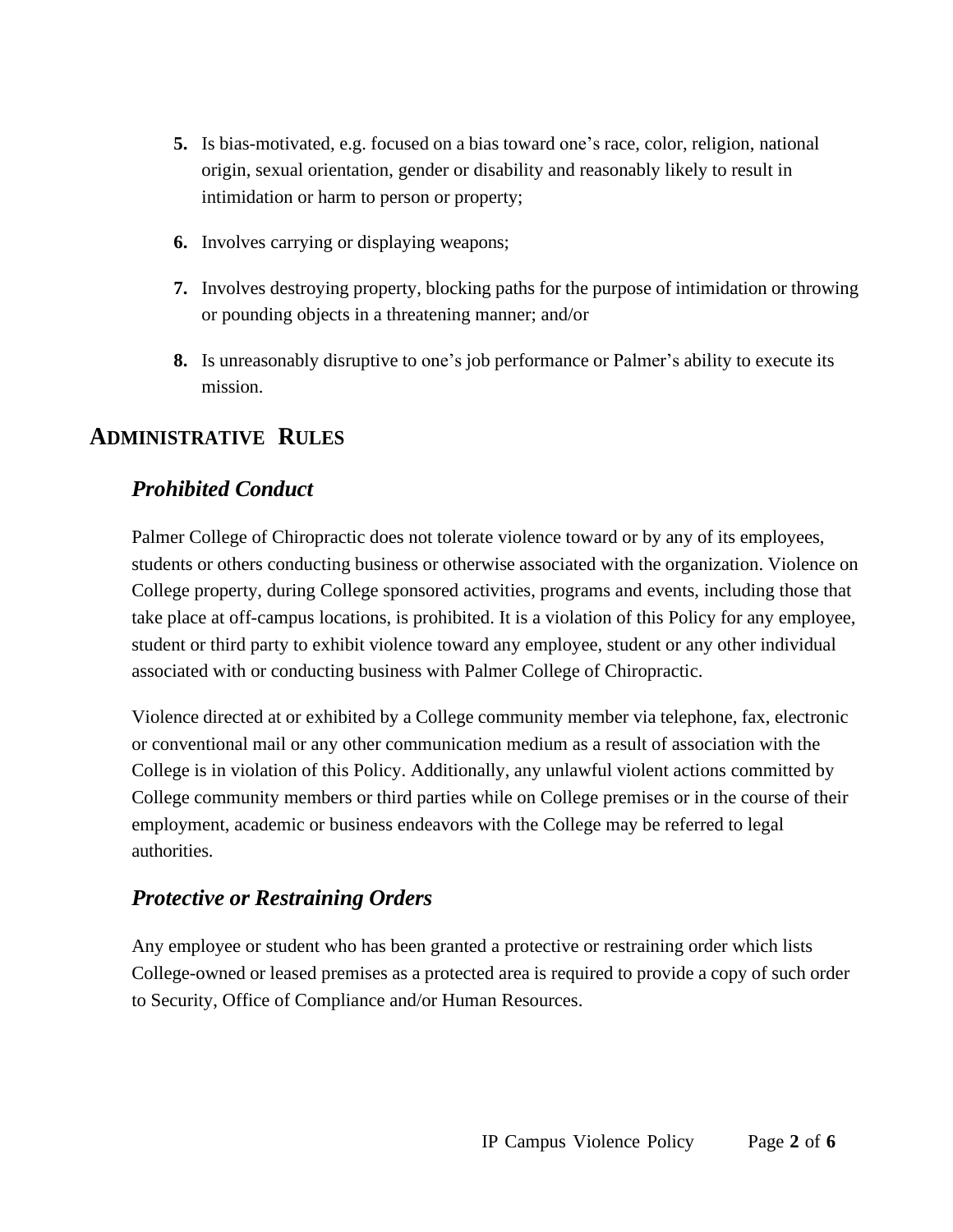### *In An Emergency*

Employees, students or visitors are to take any actual or implied threat or violent act seriously and immediately bring violent behavior or conduct to the attention of the Office of Security.

## **STANDARD INSTITUTIONAL POLICY PROVISIONS**

Institutional policies are supplemented by provisions that are applicable to all institutional policies. It is the responsibility of all employees and students to know and comply with these standards.

> Standard Provisions Applicable to All [Institutional](http://www.palmer.edu/uploadedFiles/Pages/Students/Resources_and_Offices/Handbook_and_Policies/_pdf/Standard-Provisions-Applicable-to-All-Institutional-Policies.pdf) Policies

# Additional Information

## **ASSOCIATED POLICIES, PROCESSES AND/OR PROCEDURES**

This Policy is supplemented below. It is the responsibility of all employees and students to know and comply with policies and procedures as supplemented.

## **POLICIES**

> [Weapons](http://www.palmer.edu/uploadedFiles/Pages/Students/Resources_and_Offices/Handbook_and_Policies/_pdf/IP-Weapons.pdf) Policy

#### **PROCESSES AND/OR PROCEDURES**

- > Annual [Security](https://www.palmer.edu/getmedia/1fc436ff-16a4-4560-b24d-03488bdae8ce/annual-security-and-fire-safety-report.pdf) and Fire Safety Report
- > [Report](http://www.palmer.edu/students/resources-offices/security/report-crime/) a Crime
- What to do [in an Emergency](http://www.palmer.edu/students/resources-offices/security/what-to-do-in-an-emergency/)

#### **FORMS/INSTRUCTIONS**

Crime [Report Form](https://cm.maxient.com/reportingform.php?PalmerCollege&layout_id=1)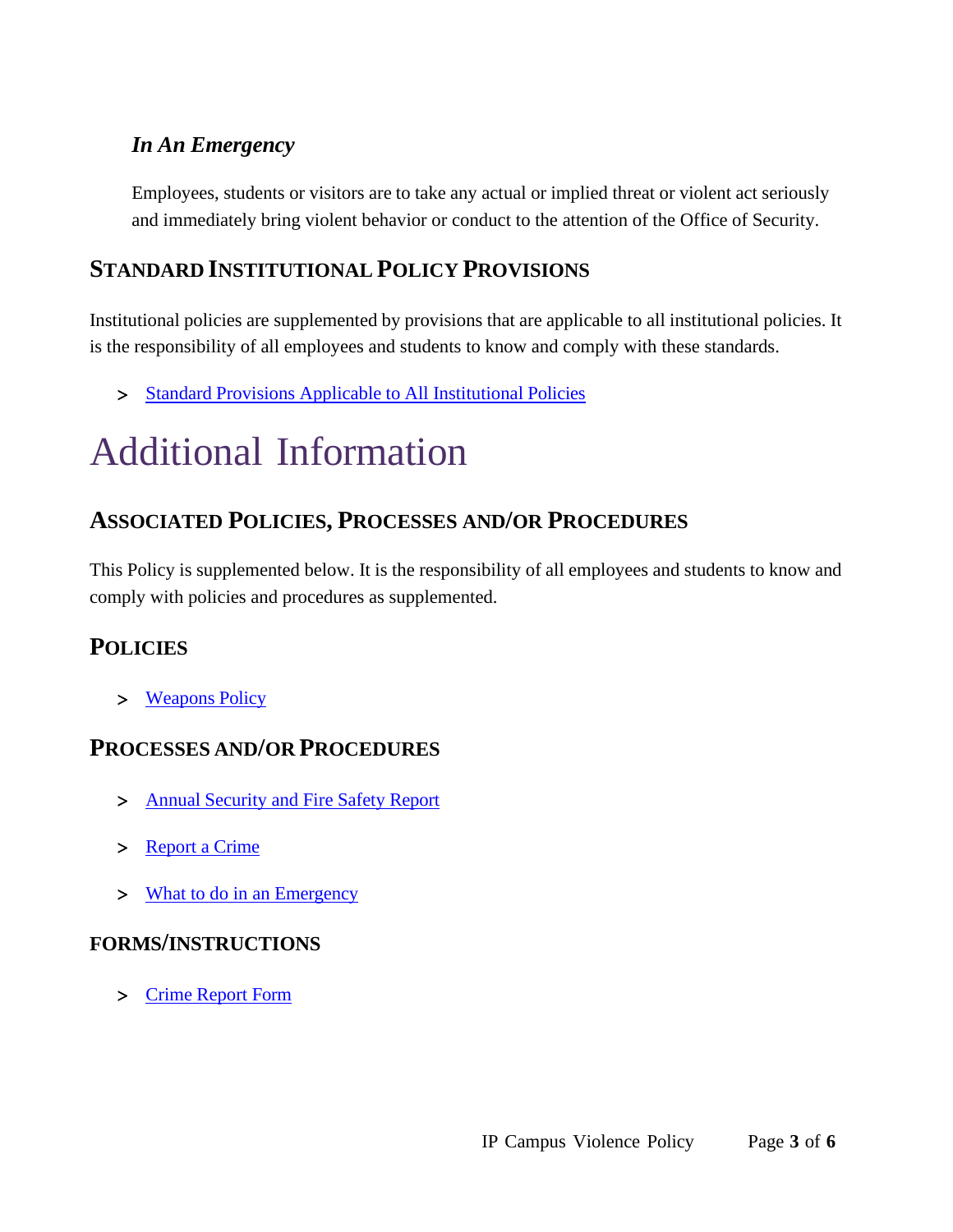## **CONTACTS**

#### *Security*

#### **MAIN CAMPUS, DAVENPORT, IA.**

- Office phone: (563) 884-5555
- > Brian Sharkey Senior Director of Safety and Security 1000 Brady Street Davenport, IA 52803-5214 (563) 884-5147 [brian.sharkey@palmer.edu](mailto:brian.sharkey@palmer.edu)

#### **FLORIDA CAMPUS, PORT ORANGE, FLA.**

- United American Security: (386) 763-2777
- > Donaldson Taylor Manager of Safety and Security 4777 City Center Pkwy Port Orange, FL 32129 386-763-2608 [donaldson.taylor@palmer.edu](mailto:donaldson.taylor@palmer.edu)

#### **WEST CAMPUS, SAN JOSE, CALIF.**

- Allied Universal on-site security: (408) 472-8441
- Allied Universal 24-hour security: (800) 400-1110
- > Brian Sharkey Senior Director of Safety and Security 1000 Brady Street Davenport, IA 52803-5214 (563) 884-5147 [brian.sharkey@palmer.edu](mailto:brian.sharkey@palmer.edu)